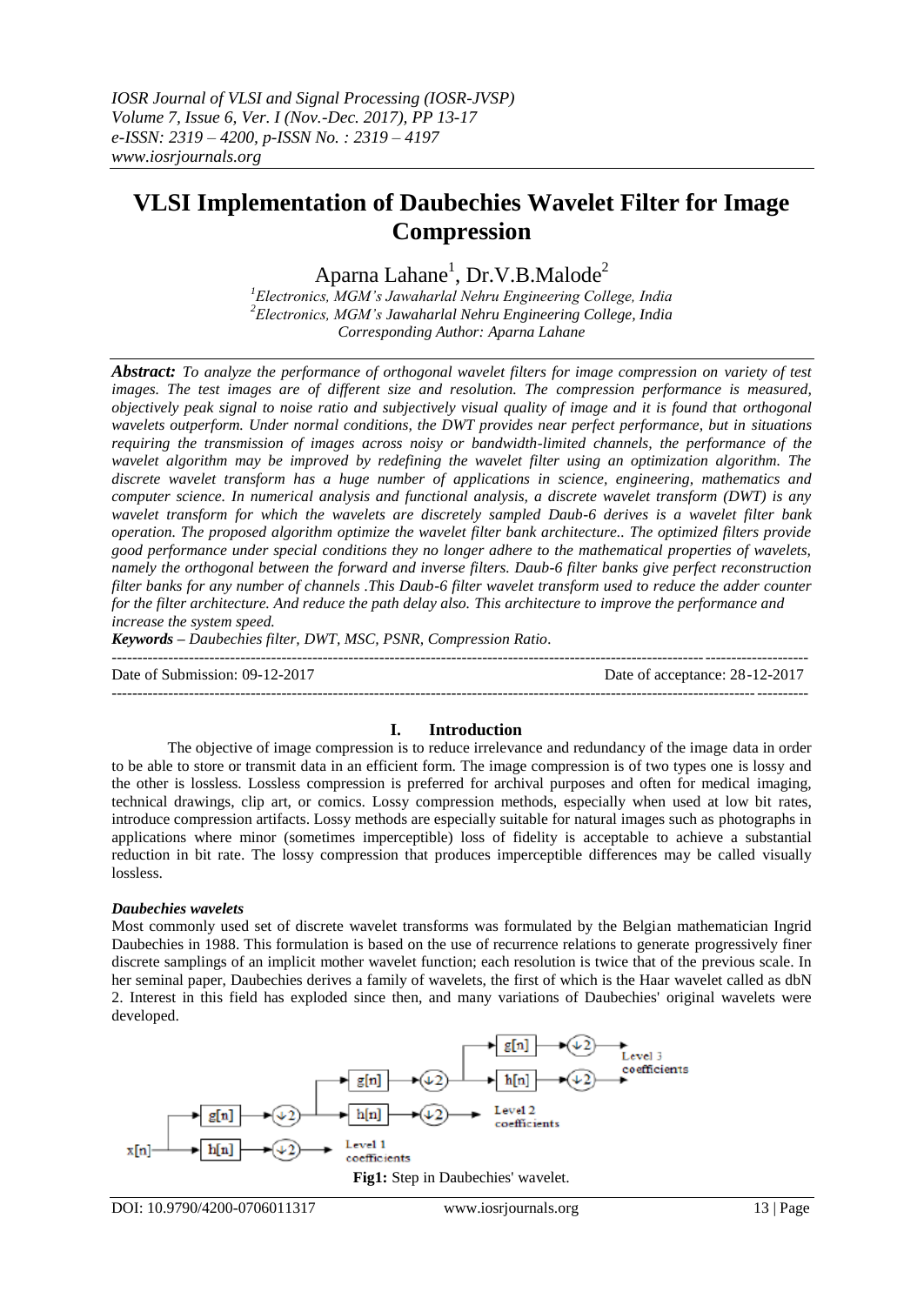| LL. | HL.                            | LL  | HL. | HL.                         | LL HL<br><b>LH HH</b> | <b>HL</b> | HL.                           |
|-----|--------------------------------|-----|-----|-----------------------------|-----------------------|-----------|-------------------------------|
|     |                                | LH. | HH  |                             | LH.                   | HH        |                               |
| LH  | нн                             | LH  |     | нн                          | LH                    |           | HH                            |
|     | (a) Single Level Decomposition |     |     | (b) Two Level Decomposition |                       |           | (c) Three Level Decomposition |

**Fig2:** Mechanism of daubechies wavelet.

## **II. Proposed System**

The proposed method to find the algebraic integer values for the filter bank process and to optimize the circuit complexity. And to improve the system performance. This type of architecture to reduce the adder count in overall filter architecture. And to modify the reconstruction step and to enhance the filter image. The proposed to increase the system speed due to the filter and transformed process and this process to implement the image compression process. The proposed work is Daubechies 6-tap wavelet technique used for the wavelet transform. orthogonal filter banks give perfect reconstruction filter banks for any number of channels. Orthogonal filter banks are also called Para unitary filter banks. This Daubechies 6-tap wavelet transform used to reduce the adder counter for the filter architecture. And reduce the path delay also. We propose an efficient image compression technique that addresses the problem occurred in above discussed existing image compression technique. Our proposed approach exploits the use of orthogonal filter to efficiently reconstruct the image from the original image. The working procedure of this proposed scheme is halved into following process namely, selection of input image (Original image), and acquisition of binary points, apply Feature transform to obtain the Feature points. Then Encode the orthogonal filter using DWT computation, Decode the Feature points using inverse DWT, image reconstruction through inverse Feature transform. We propose an efficient image compression technique that addresses the problem occurred in above discussed existing image compression technique. Our proposed approach exploits the use of orthogonal filter to efficiently reconstruct the image from the original image. The working procedure of this proposed scheme is halved into following process namely, selection of input image (Original image), and acquisition of binary points, apply Feature transform to obtain the Feature points, Encode the orthogonal filter using DWT computation, Decode the Feature points using inverse DWT, image reconstruction through inverse Feature transform. This paper presents an efficient architecture for the implementation of a delayed wavelet filter For achieving lower adaptation delay and area delay power efficient implementation, use a novel partial product generator and propose a strategy for optimized balanced pipelining across the time consuming combinational blocks of the structure.

## **III. Modules**

- $\Box$  Image initialization,
- $\Box$  Extract Feature points,
- □ Implement WAVELET,
- $\Box$  Implement IWAVELET,
- $\Box$  Apply inverse Feature transform,
- Computation of MSE and PSNR

The block diagram for the proposed system is as given below:



**Fig:3:** System block diagram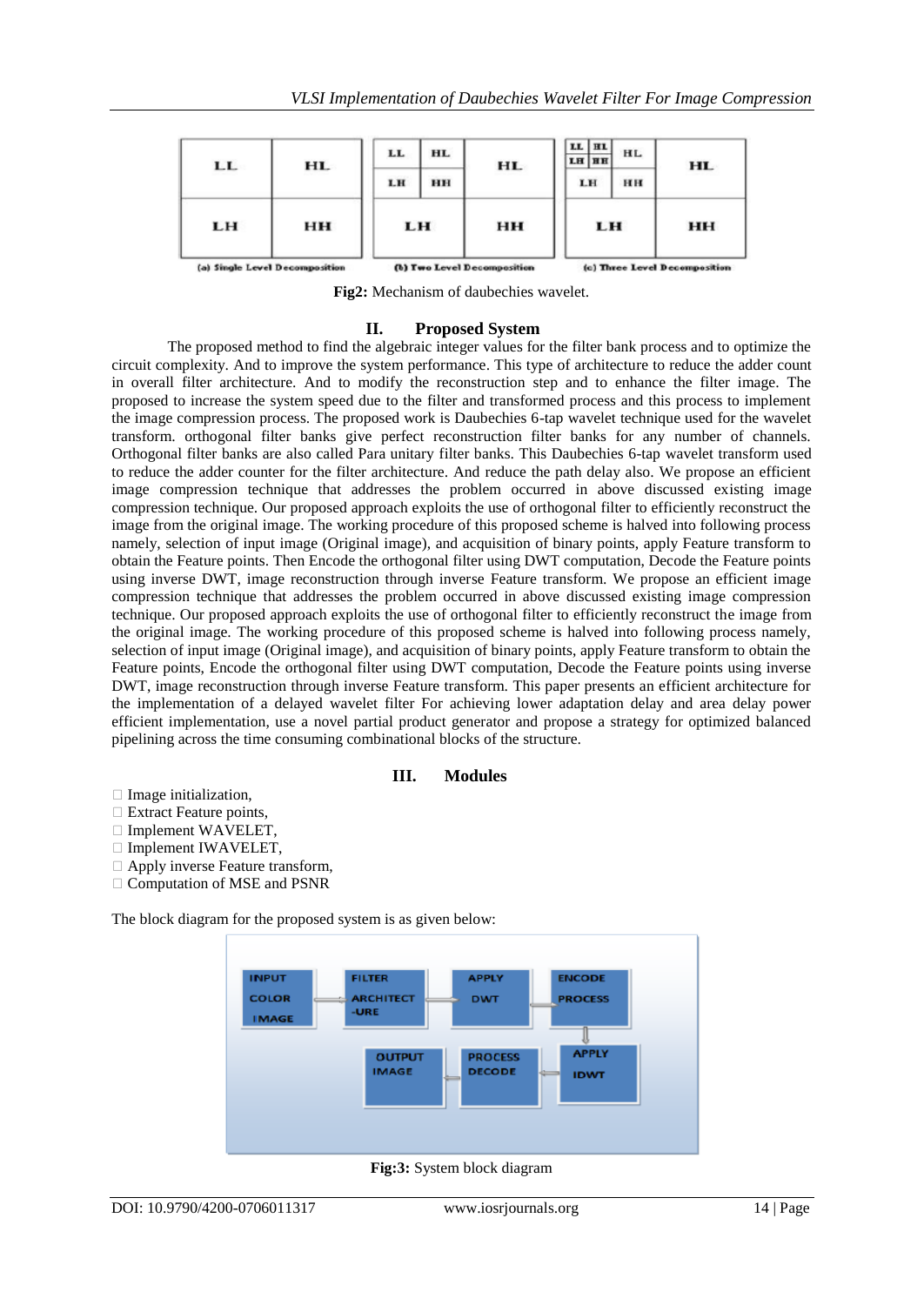#### **3.1IMAGE INITIALIZATION**

 $\Box$  In this module, we do preprocessing steps for image such as,

- o Image noise reduction,
- o Histogram equalization,

o Image size estimation, etc.

 $\Box$  In this we extract the pixels in the given image and arrange it in a matrix.

 $\Box$  Here to detect whether the input image was single sample image or not. If it was more than one sample image, then this was converted into single sample intensity image (Gray scale image).

#### **3.2EXTRACT FEATURE POINTS:**

Initially acquire the binary points from the image which is given as input and produce the features by applying Feature transform in a range of  $\theta = 0^\circ - 360^\circ$ . This Feature transform denotes the image representation as a collection of projections along different directions. The Feature transform encompasses a Feature function that computes the projections of an image along specified directions of  $x'$  axis and  $y'$  axis.

$$
\triangleright R_{\theta}(x) = \int_{-\infty}^{\infty} f(x' \cos \theta - y' \sin \theta, x' \sin \theta + y' \cos \theta) dy'
$$

 $\triangleright$  Here  $\begin{bmatrix} x \\ y \end{bmatrix} = \begin{bmatrix} \cos\theta & \sin\theta \\ -\sin\theta & \cos\theta \end{bmatrix} \begin{bmatrix} x \\ y \end{bmatrix}$ . The Feature points are obtained by applying Feature transform

using Feature function.

## 3.3 IMPLEMENT WAVELET:

By using the encoding process of WAVELET, the given image is broken down into K\*K blocks of pixels, where K denotes 2, 4, 6, etc. The WAVELET computation for a sequence f(i) of length K.

The WAVELET coefficients are obtained from each block of input data. Then we encode the Feature points by applying this computed WAVELET. WAVELET is having best energy compaction capability for highly correlated images.

#### 3.4IMPLEMENT IWAVELET:

- > On the receiver side, the projections are retrieved by IWAVELET which is used to reconstruct the original image.
- $D(u) = \alpha(u) \sum_{i=0}^{K-1} f(i) \cos \left[\frac{\pi(2i+1)u}{2K}\right]$
- > Here, u ranges from 0, 1 ...K-1 and the WAVELET coefficients is  $D(u)$ . The inverse WAVELET (IWAVELET) is expressed as,
- $f(i) = \sum_{u=0}^{K-1} \alpha(u)D(u)\cos\left[\frac{\pi(2i+1)u}{2K}\right]$

### 3.5 APPLY INVERSE FEATURE TRANSFORM:

Explicit and computationally efficient inversion formulas for the Feature transform and its dual are available. The Feature transform in  $n$  dimensions can be inverted by the formula

where  
\n
$$
c_n f = (-\Delta)^{(n-1)/2} R^* R f
$$
\n
$$
c_n = (4\pi)^{(n-1)/2} \frac{\Gamma(n/2)}{\Gamma(1/2)}.
$$

And the power of the Laplacian  $(-\Delta)^{(n-1)/2}$  is defined as a pseudo differential operator if necessary by the Fourier transform

$$
\mathcal{F}\left[(-\Delta)^{(n-1)/2}\phi\right](\xi) = |2\pi\xi|^{n-1}\mathcal{F}\phi(\xi).
$$

#### 3.6 COMPUTATION MSE AND PSNR:

The term MSE in equation 1 represents Mean Square Error; I denote the pixel intensity level of an image. Similarly, MSE is another performance measure for examining the quality of compressed image. In general, MSE is used along with PSNR analysis. It produces the distortion level by comparing reconstructed and original image. The expression that helps the computation of MSE is given in equation 1.

$$
MSE = \frac{1}{AB} \sum_{i=1}^{A} \sum_{j=1}^{B} (P_{i,j} - Q_{i,j})^2
$$
 (1)

The term P in equation 1 denotes the original image of size A x B whereas Q denotes the reconstructed ъ image of size A x B. below:

Computing the PSNR value in db by using the equation given  

$$
PSNR = 10 \log_{10} \frac{I^2}{MSE}
$$
 (2)

Then finally obtain the reconstructed image.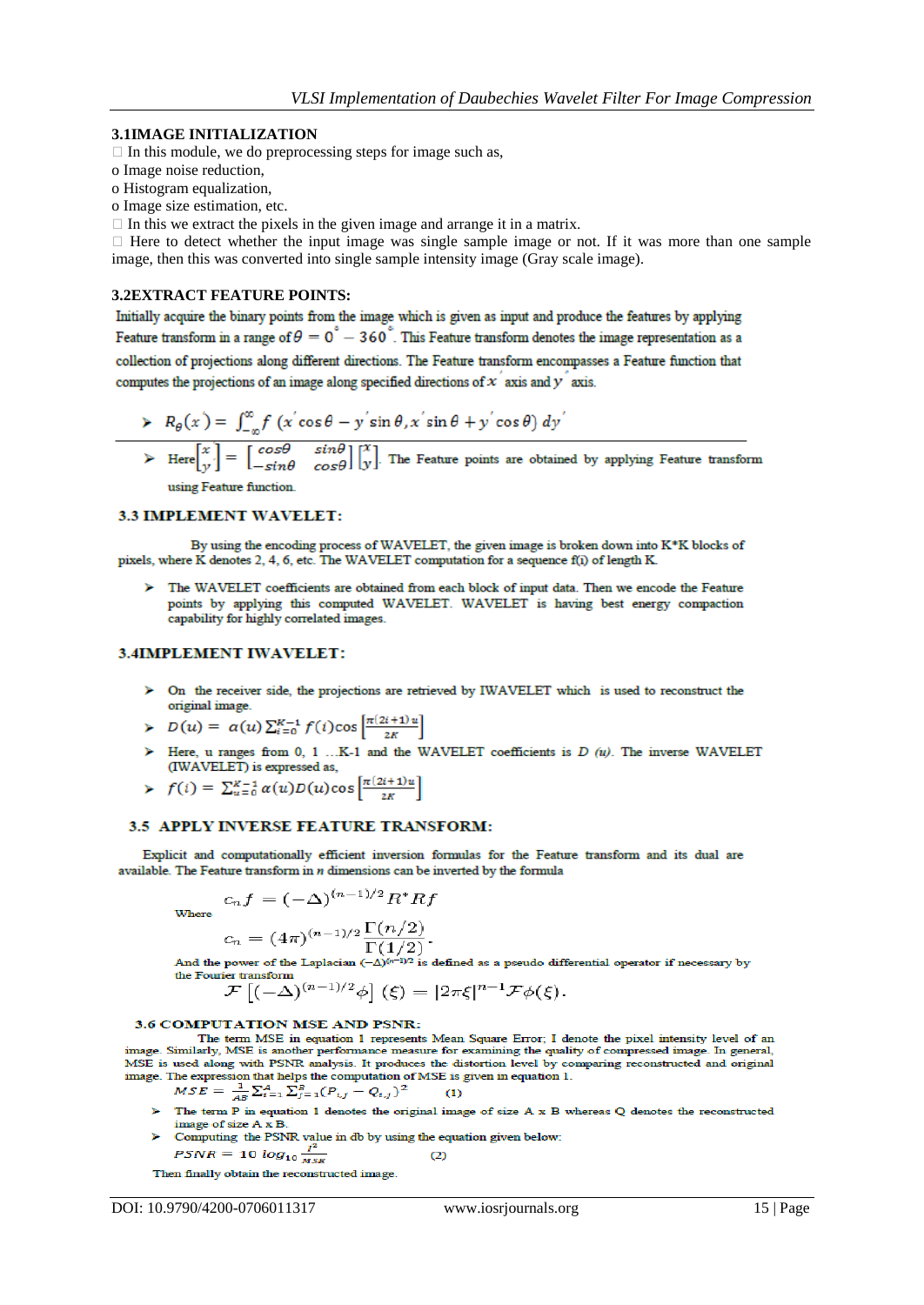# **IV. Analysis Of Result**

Looking at the earlier results can easily compare the daub-6 filter wavelet with the other wavelet and easily can compute that the value of the PSNR and the MSE is decreasing gradually as shown in the graph and table no.1 Also the input and the output images in fig 3 and 4.

| SR.NO. | WAVELET               | <b>PSNR</b> | MSE     |
|--------|-----------------------|-------------|---------|
|        | $_{\rm DCT}$          | 44.8230     | 46.9039 |
| 2.     | HAAR                  | 56.1203     | 0.0019  |
| 3.     | Db2                   | 44.7909     | 0.0019  |
|        | D <sub>b</sub> 4      | 45.2248     | 0.0013  |
| 5.     | <b>DAUB-6 WAVELET</b> | 57.0927     | 0.0012  |

Table.1. Comparison between MSE and PSNR for different wavelet.



Fig:4: Graphical analysis for comparison between MSE and PSNR for different wavelet.



Fig:5:input image

Fig:6:Output image